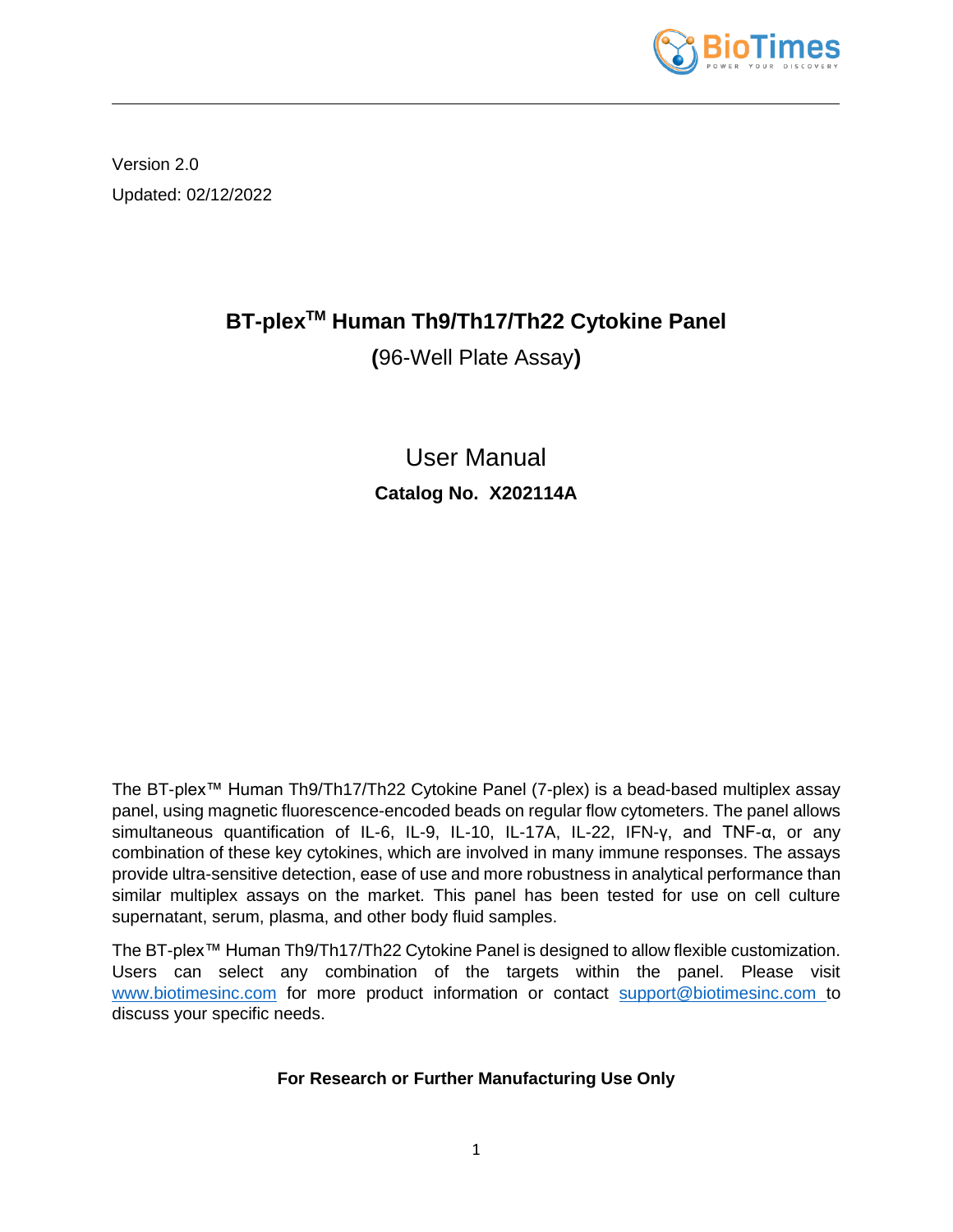

# **TABLE OF CONTENTS**

#### **Warning**:

- 1. This reagent may contain Sodium Azide and other common laboratory chemicals. The chemical, physical, and toxicological properties of these materials have not been thoroughly investigated. Standard Laboratory Practices should be followed. Avoid skin and eye contact, inhalation, and ingestion.
- 2. Biological samples should be handled as potentially hazardous. Follow universal precautions as established by the Center for Disease Control and Prevention and by the Occupational Safety and Health Administration when handling and disposing of infectious agents.
- 3. Do not mix or substitute reagents from different kits or lots. Reagents from different manufacturers should never be used with this kit.
- 4. Do not use this kit beyond its expiration date.
- 5. SA-PE and fluorescent beads are light-sensitive. Minimize light exposure.

It is important that you read this entire manual carefully before starting your experiment.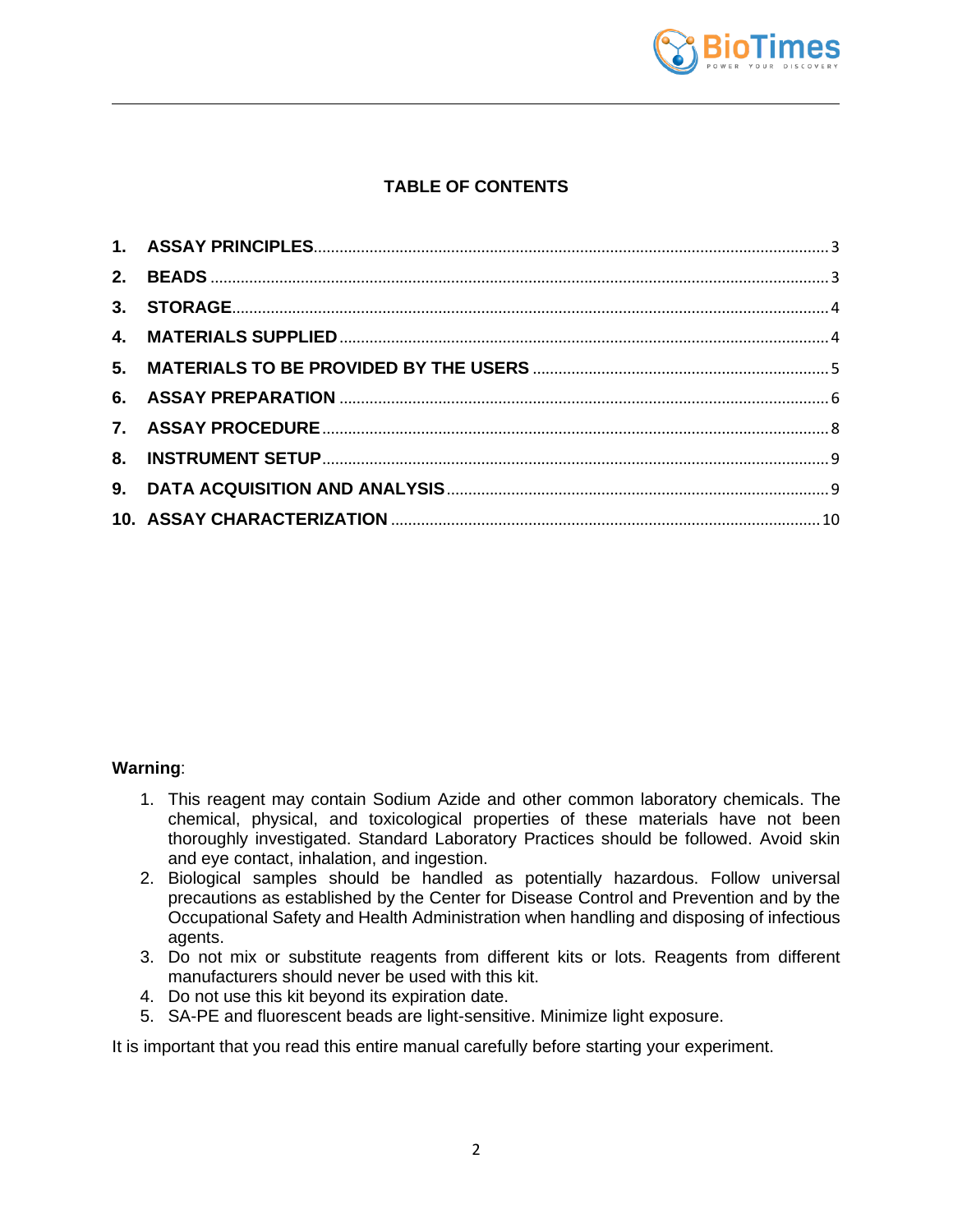

## <span id="page-2-0"></span>**1. ASSAY PRINCIPLES**

BT-plex™ bead-based kits use the same principle as typical sandwich immunoassays. Magnetic beads are differentiated by a combination of bead size and internal fluorescence intensities. Each bead set has a functional surface and is chemically conjugated with a specific capture molecule (e.g., antibody or binding protein) on the surface of the bead specific for a given analyte. When a selected group of beads with different Bead IDs are mixed and incubated with a sample, each target analyte in the sample will bind to its specific capture beads. A mixture of biotinylated detection antibodies specific to the targets are added, each detection antibody in the cocktail will bind to its specific analyte on the capture beads, thus forming capture bead-analyte-detection antibody sandwiches. Streptavidin-phycoerythrin (SA-PE) subsequently binds to the biotin group on the detection antibodies, providing a fluorescent signal with intensities in proportion to the quantity of bound analytes. With a flow cytometer reader, analyte-specific populations can be segregated and phycoerythrin fluorescent signal can be quantified. The concentration of a particular analyte is determined using a standard curve generated in the same assay.

## **2. BEADS**

<span id="page-2-1"></span>The BT-plex assay panels use two sizes of beads. Each size has several sub-populations that can be identified based on their forward scatter (FSC) and side scatter (SSC) profiles (Beads A, smaller beads and Beads B, larger beads). Each bead size can be further resolved based on their internal fluorescence intensities, which can be detected using FL4, or APC channel, depending on the type of flow cytometer used. The smaller Bead size A consists of 7 bead populations and the larger Bead size B consists of 6 bead populations. Using a total of 13 bead populations distinguished by size and internal fluorescent dye, BT-plex™ assay panels allow simultaneous detection of up to 13 different targets in a single sample. Target analytes from a 12-plex panel and associated bead populations are described in Figure 1.



**Figure 1. Beads Differentiated by Size and Fluorescence Intensities\***

*\*Gate R1 represent smaller beads (Size A) and Gate R2 represents larger beads (Size B). The R1 bead populations from lower to higher APC intensity are identified as A1, A2, A3, A4, A5, and A6, respectively. The R2 bead populations from lower to higher APC intensity are identified as B1, B2, B3, B4, B5, and B6, respectively.*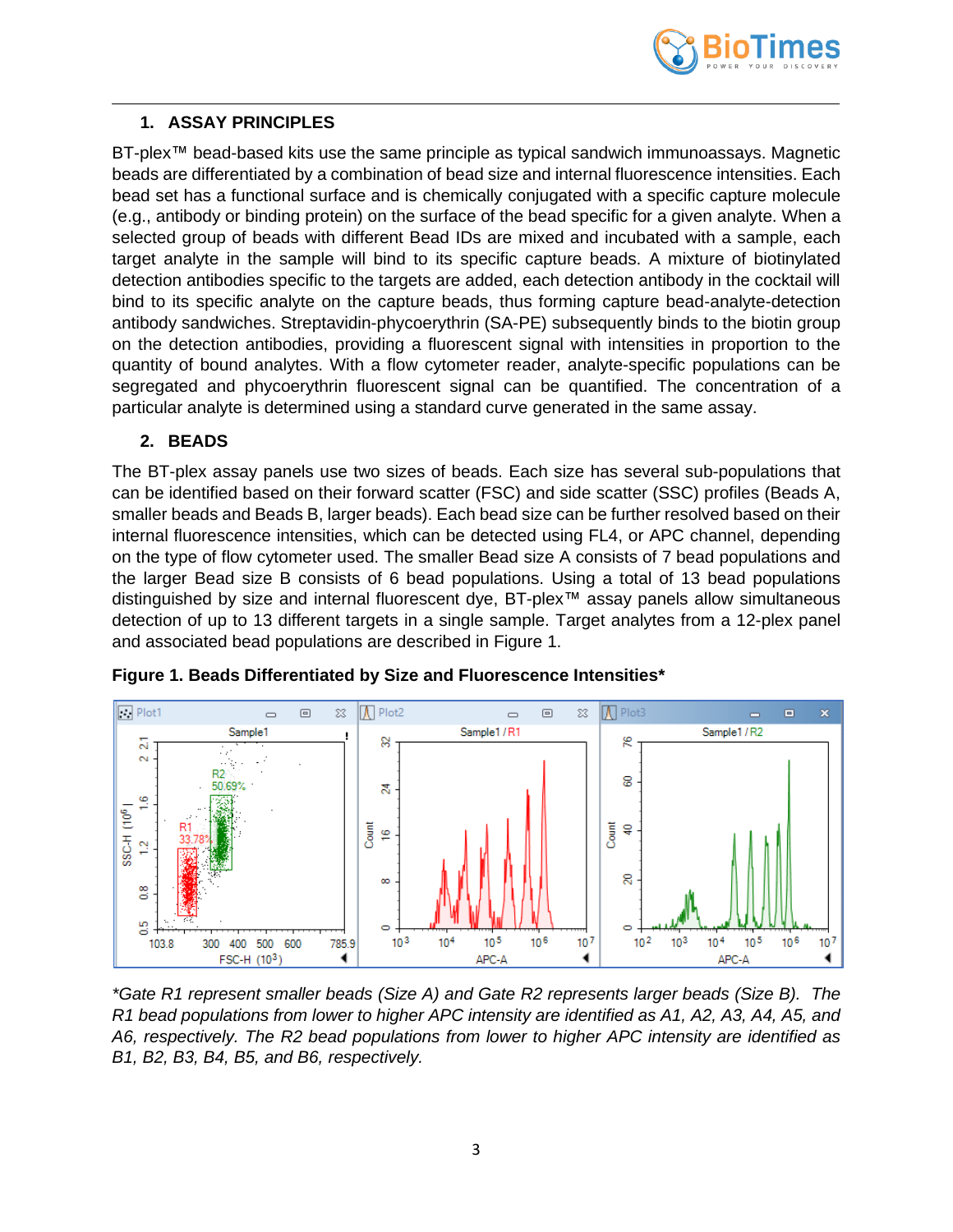

For specific conjugated beads used in the Human Th9/Th17/Th22 Cytokine Panel, refer to Table 1 for exact assignment of Bead Identifications and top standard concentration.

| <b>Target</b> | <b>Bead ID</b> | <b>Top Standard Conc.*</b> |
|---------------|----------------|----------------------------|
| Human IL-6    | A <sub>5</sub> | $5.0$ ng/mL                |
| Human IL-9    | A4             | $5.0$ ng/mL                |
| Human IL-10   | <b>B4</b>      | $5.0$ ng/mL                |
| Human IL-17A  | B <sub>3</sub> | $5.0$ ng/mL                |
| Human IL-22   | B1             | 5.0 ng/mL                  |
| Human IFN-y   | B <sub>5</sub> | $5.0$ ng/mL                |
| Human TNF-α   | B <sub>6</sub> | $5.0$ ng/mL                |

**Table 1. Panel Targets, Bead ID, and Reference Standard Concentration**

Bead ID is used to associate bead populations with target analytes. For data analysis of FCS files, association of analyte and bead ID are defined during the gating step of the data analysis software.

*\*The concentrations of the target cytokines when the lyophilized standard is reconstituted to 0.5 mL in Assay Buffer.*

# **3. STORAGE**

<span id="page-3-0"></span>All original kit components should be stored at 2-8°C. DO NOT FREEZE Premixed Beads, Detection Antibodies or SA-PE.

Once the standard and Control Samples have been reconstituted, transfer contents into polypropylene microfuge vials. DO NOT STORE RECONSTITUTED STANDARD and Control Samples IN GLASS VIALS. Leftover reconstituted standard and Control Samples should be stored at ≤-70°C for future use. Avoid multiple freeze-thaw cycles. Discard any leftover diluted standards.

## **4. MATERIALS SUPPLIED**

<span id="page-3-1"></span>The BT-plex kit contains enough reagents for 100 tests with a small overfill to cover pipetting loss. When assays are performed in duplicate, reagent volume provided is enough for assays with an 8-point standard curve and 40 samples.

|  | <b>Table 2: Kit Components information</b> |  |
|--|--------------------------------------------|--|
|--|--------------------------------------------|--|

| <b>Kit Components</b>                                   | Quantity | <b>Volume</b> | Part No.                |
|---------------------------------------------------------|----------|---------------|-------------------------|
| Human Th9/17/22 Cytokine Premixed Beads,<br>Magnetic    | 1 Bottle | $3.5$ mL      | X202114A-01 or<br>vary* |
| Human Th9/17/22 Cytokine Detection Antibody             | 1 Bottle | $3.5$ mL      | X202114A-02             |
| Human Th9/17/22 Cytokine Panel Standard,<br>Lyophilized | 1 Bottle | <b>NA</b>     | X202114A-03             |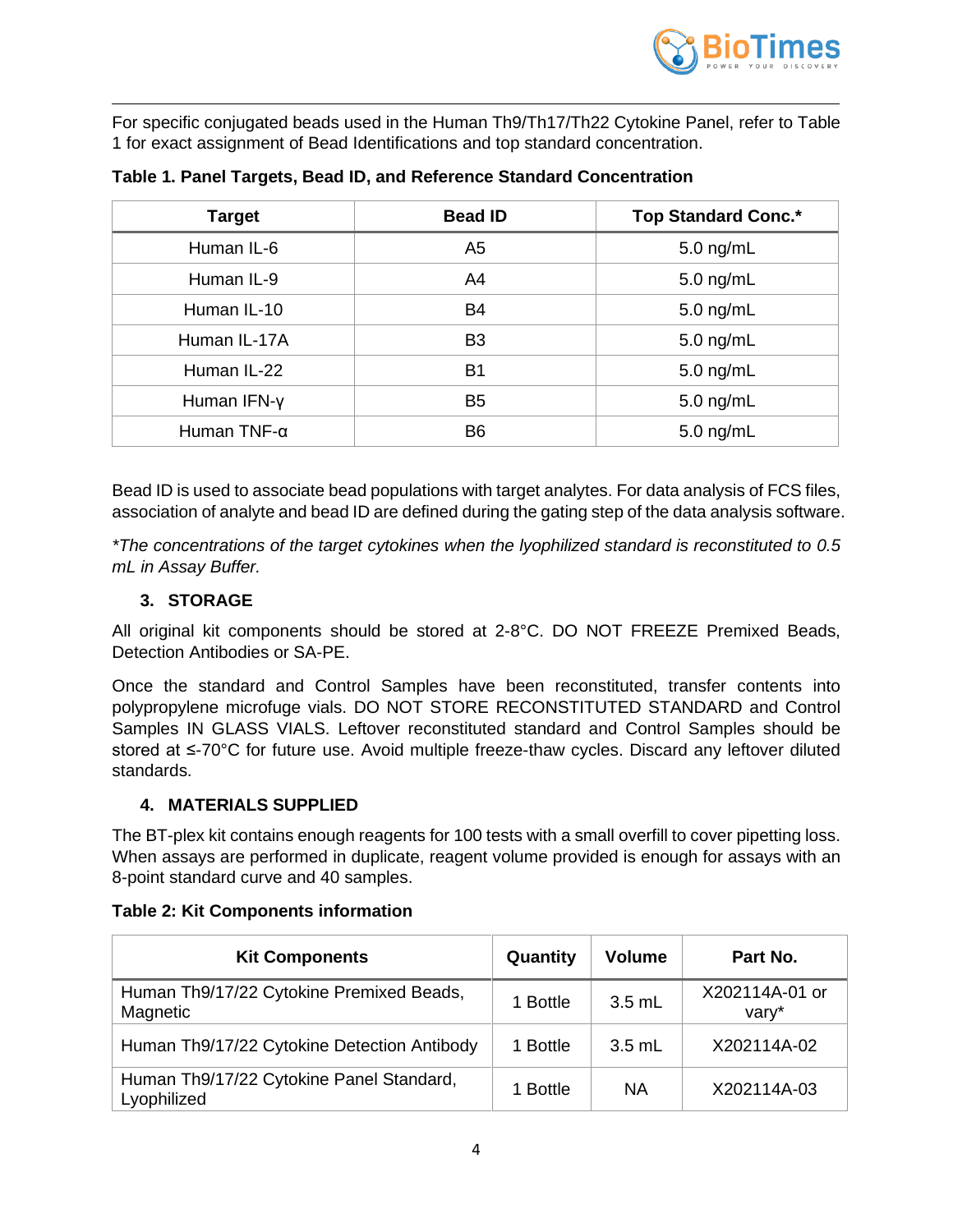

| BT-plex <sup>™</sup> Streptavidin-Phycoerythrin              | 1 Bottle | $3.5 \text{ mL}$ | X202114A-04 |
|--------------------------------------------------------------|----------|------------------|-------------|
| BT-plex™ Assay Buffer                                        | 1 Bottle | 25 mL            | BTAB01      |
| BT-plex™ 20X Wash Buffer                                     | 1 Bottle | $25 \text{ mL}$  | BTWB01      |
| Human Th9/17/22 Cytokine Control Sample 1,<br>Lyophilized*** | 1 Bottle | <b>NA</b>        | X202114A-05 |
| Human Th9/17/22 Cytokine Control Sample 2,<br>Lyophilized*** | 1 Bottle | NA.              | X202114A-06 |
| Low binding V-bottom plate**                                 | 1 Plate  | <b>NA</b>        | NA.         |
| Adhesive Plate sealer                                        | 2 sheets | <b>NA</b>        | NA          |
| Instruction Manual                                           |          | <b>NA</b>        | NA.         |

*\*Catalog number of premixed beads vary with selection of targets. X202114A-01 contains all 7 targets. Premixed beads are ready to use.*

- *\*\*Low-binding V-bottom plate can be reused once after thorough cleaning.*
- *\*\*\*Human Th9/Th17/Th22 Cytokine Control Samples are available separately for use as quality controls for the assay. Not all kits are provided with Control Samples.*

Table 3: Customization of Targets

| <b>Target</b> | Bead ID*       | <b>Target to select</b> |
|---------------|----------------|-------------------------|
| Human IL-6    | A <sub>5</sub> |                         |
| Human IL-9    | A4             |                         |
| Human IL-10   | <b>B4</b>      |                         |
| Human IL-17A  | B <sub>3</sub> |                         |
| Human IL-22   | B <sub>1</sub> |                         |
| Human IFN-y   | B <sub>5</sub> |                         |
| Human TNF-α   | B <sub>6</sub> |                         |

## <span id="page-4-0"></span>**5. MATERIALS TO BE PROVIDED BY THE USERS**

5.1. A flow cytometer with two lasers (e.g., a 488 nm blue laser or 532 nm green laser and a 633-635 nm red laser) capable of distinguishing 575 nm and 660 nm Examples of compatible flow cytometers are listed below: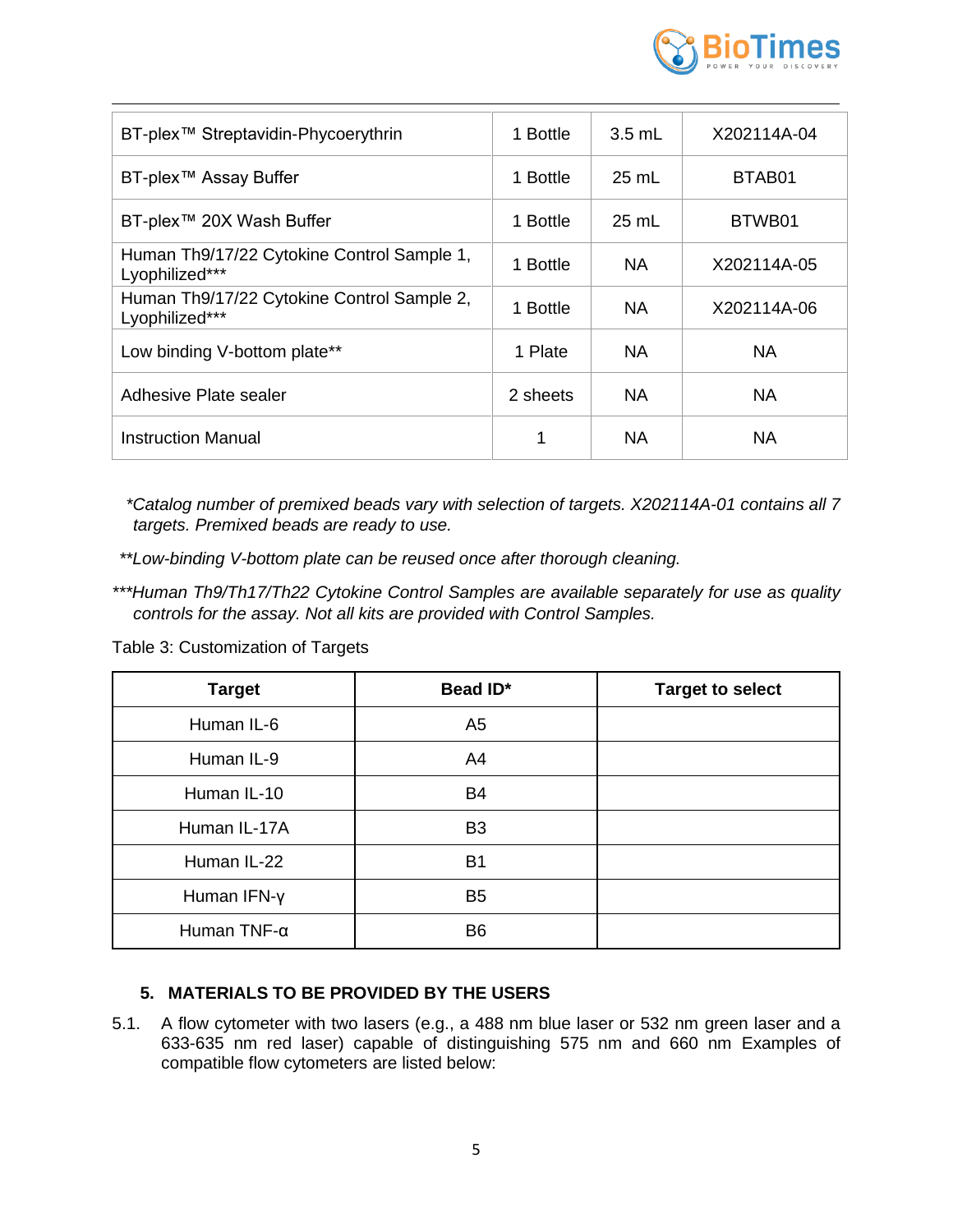

| <b>Flow Cytometer*</b>                                                                                    | <b>Classification</b><br><b>Channel</b> | <b>Emission</b><br>Wavelength | <b>Reporter</b><br><b>Channel</b> | <b>Emission</b><br>Wavelength |
|-----------------------------------------------------------------------------------------------------------|-----------------------------------------|-------------------------------|-----------------------------------|-------------------------------|
| Agilent Novocyte™                                                                                         | <b>APC</b>                              | 660 nm                        | <b>PE</b>                         | 572 nm                        |
| Beckman Coulter-CytoFLEX™                                                                                 | <b>APC</b>                              | 660 nm                        | <b>PE</b>                         | 585 nm                        |
| Beckman Gallios <sup>™</sup>                                                                              | <b>APC</b>                              | 660 nm                        | <b>PE</b>                         | 575 nm                        |
| BD Accuri™ C6/ C6 Plus                                                                                    | APC, FL4                                | 675 nm                        | PE, FL <sub>2</sub>               | 585 nm                        |
| BD FACSCalibur <sup>™</sup> , Canto <sup>™</sup> ,<br>Canto II, LSR™, LSRII™, LSR<br>Fortessa™, FACSAria™ | APC/FL4                                 | 660 nm                        | PE/FL <sub>2</sub>                | 575 nm                        |
| Cytek Aurora™ with YG Laser                                                                               | R4                                      | 720 nm                        | PE, YG1                           | 575 nm                        |

*\*For setting up various flow cytometers, please refer to the instrument instructions provided by manufacturer.*

- 5.2. Multichannel pipettes capable of dispensing 25 µL to 200 µL
- 5.3. Reagent reservoirs for multichannel pipetting
- 5.4. Polypropylene microfuge tubes (1.5 mL), mini-FACS tubes
- 5.5. Vortex mixer
- 5.6. Aluminum foil
- 5.7. Absorbent pads or paper towels
- 5.8. Orbital plate shaker (e.g., Lab-Line Instruments, model #4625)
- 5.9. Table-top centrifuges (e.g., Eppendorf centrifuge 5415) for microfuge tubes
- 5.10. Magnetic separator for V Bottom Plate (e.g., Invitrogen A14179)
- 5.11. If filter plate is used, a vacuum filtration unit (e.g., Millipore MultiScreen® HTS Vacuum Manifold, cat # MSVMHTS00 or equivalent) and a vacuum source.
- 5.12. If a magnetic 96-well plate separator is not available, a centrifuge with a swinging bucket adaptor for microtiter plates (e.g., Beckman Coulter Allegra™ 6R Centrifuge with MICROPLUS CARRIER adaptor for GH3.8 and JS4.3 Rotors)

#### <span id="page-5-0"></span>**6. ASSAY PREPARATION**

- 6.1. Preparation of Serum Samples:
	- 6.1.1. Allow the blood to clot for 30 minutes or longer and centrifuge for 10 minutes at 1,000 x g.
	- 6.1.2. Remove serum and assay immediately or aliquot and store samples at ≤-20°C. Avoid multiple freeze/thaw cycles.
	- 6.1.3. When using frozen samples, it is recommended that samples are thawed completely, mixed, and centrifuged to remove particulates prior to use.
- 6.2. Preparation of Plasma Samples:
	- 6.2.1. Plasma collection using EDTA or citrate as an anti-coagulant is recommended. Centrifuge for 10 minutes at 1,000 x g within 30 minutes after blood collection.
	- 6.2.2. Remove plasma and assay immediately, or aliquot and store samples at ≤-20°C. Avoid multiple freeze/thaw cycles.
	- 6.2.3. When using frozen samples, it is recommended that samples are thawed completely, mixed well, and centrifuged to remove particulates.
- 6.3. Preparation of Tissue Culture Supernatant: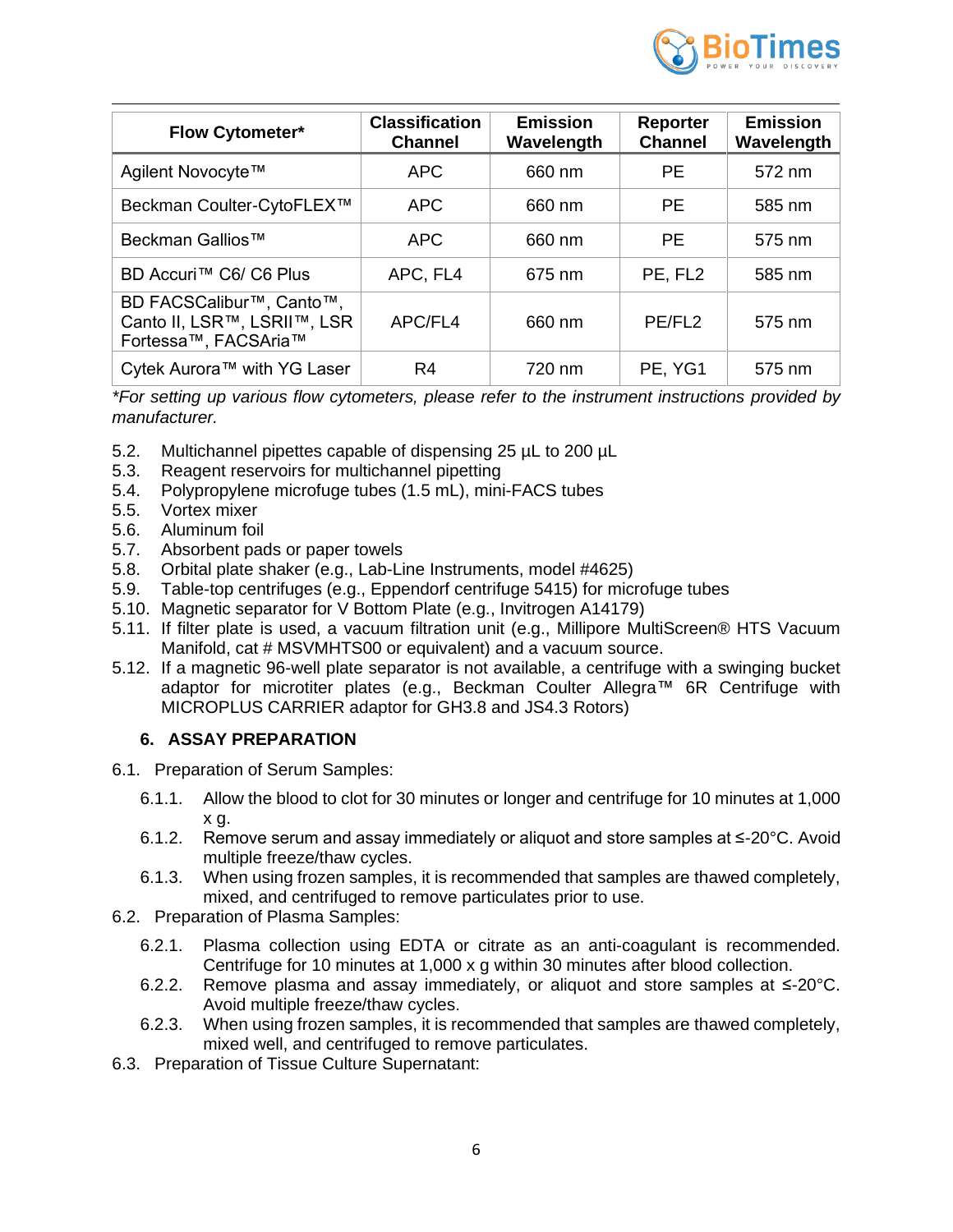

Centrifuge the sample to remove debris and assay immediately. If not possible, aliquot and store samples at ≤-20°C. Avoid multiple (>2) freeze/thaw cycles.

- 6.4. Preparation of Antibody-Immobilized Beads
	- 6.4.1. If pre-mixed beads are provided in the kit, vortex the bead bottle for 30 seconds prior to use.
	- 6.4.2. If individual beads are provided in the kit, the individual beads should be mixed with each other and diluted to 1X final concentration with Assay Buffer prior to use. To mix the diluted beads, follow the instructions below (a 7-plex custom panel is used as an example)
		- 6.4.2.1. Vortex each bead vial for 30 seconds to completely resuspend the beads.
		- 6.4.2.2. Calculate the amount of mixed and diluted beads needed for the assay. Prepare extra to compensate for pipetting loss.
		- 6.4.2.3. Each reaction needs 25 µL of mixed and diluted beads. For 50 reactions, 1.5 mL of mixed beads is needed (1.25 mL plus 0.25 mL extra volume). For 96 reactions, prepare 3.0 mL of mixed beads.
		- 6.4.2.4. As an example, to make 3.0 ml of 7-plex 1X diluted beads, transfer 0.25 mL of each of the 7 individual beads (12X concentrated) to a fresh tube (total bead volume = 1.75 mL) and add 1.25 mL of Assay Buffer to make the final volume of 3.0 mL.
- 6.5. Preparation of Wash Buffer
	- 6.5.1. Bring the 20X Wash Buffer to room temperature and mix to bring all salts into solution.
	- 6.5.2. Dilute 25 mL of 20X Wash Buffer with 475 mL deionized water. Store unused portions between 2°C and 8°C for up to one month.
- 6.6. Standard Preparation
	- 6.6.1. Prior to use, reconstitute the lyophilized Human Th9-Th17-Th22 Cytokine Panel Standard with 0.5 mL Assay Buffer.
	- 6.6.2. Mix well and allow the vial to sit at room temperature for 10 minutes.
	- 6.6.3. Transfer the reconstituted standard to an appropriately labeled polypropylene microfuge tube. This will be used as the top standard S7. Note: The top standard concentrations of analytes in this kit are set at the same concentrations. But they may subject to change from lot to lot (see lot-specific information for details).
	- 6.6.4. Label 6 polypropylene microfuge tubes as S6, S5, S4, S3, S2 and S1, respectively.
	- 6.6.5. Add 300 µL of Assay Buffer to each of the six tubes.
	- 6.6.6. Prepare 1:4 dilution of the top standard (S7) by transferring 100 µL of the top standard (S7) to the S6 tube and mix well. This will be the S6 standard.
	- 6.6.7. In the same manner, perform serial 1:4 dilutions to obtain S5, S4, S3, S2 and S1 standards (see the table below using the top standard at 2,000 pg/mL as an example).
	- 6.6.8. Assay Buffer will be used as the 0 pg/mL standard (C0).

| <b>Standard</b> | <b>Serial Dilution</b> | <b>Assay Buffer to Add</b>                     | <b>Standard</b><br><b>To Add</b> | <b>Standard</b><br>Conc. (pg/mL) |
|-----------------|------------------------|------------------------------------------------|----------------------------------|----------------------------------|
| S7 (Original)   | <b>NA</b>              | 0.5 mL to reconstitute<br>lyophilized standard | <b>NA</b>                        | 5,000.0                          |
| S6              | 1:4                    | $150 \mu L$                                    | 50 µL of S7                      | 1,250.0                          |
| S5              | 1:16                   | $150 \mu L$                                    | $50 \mu L$ of S6                 | 312.5                            |
| S4              | 1:64                   | $150 \mu L$                                    | $50$ µL of S5                    | 78.1                             |
| S <sub>3</sub>  | 1:256                  | $150 \mu L$                                    | 50 $\mu$ L of S4                 | 19.5                             |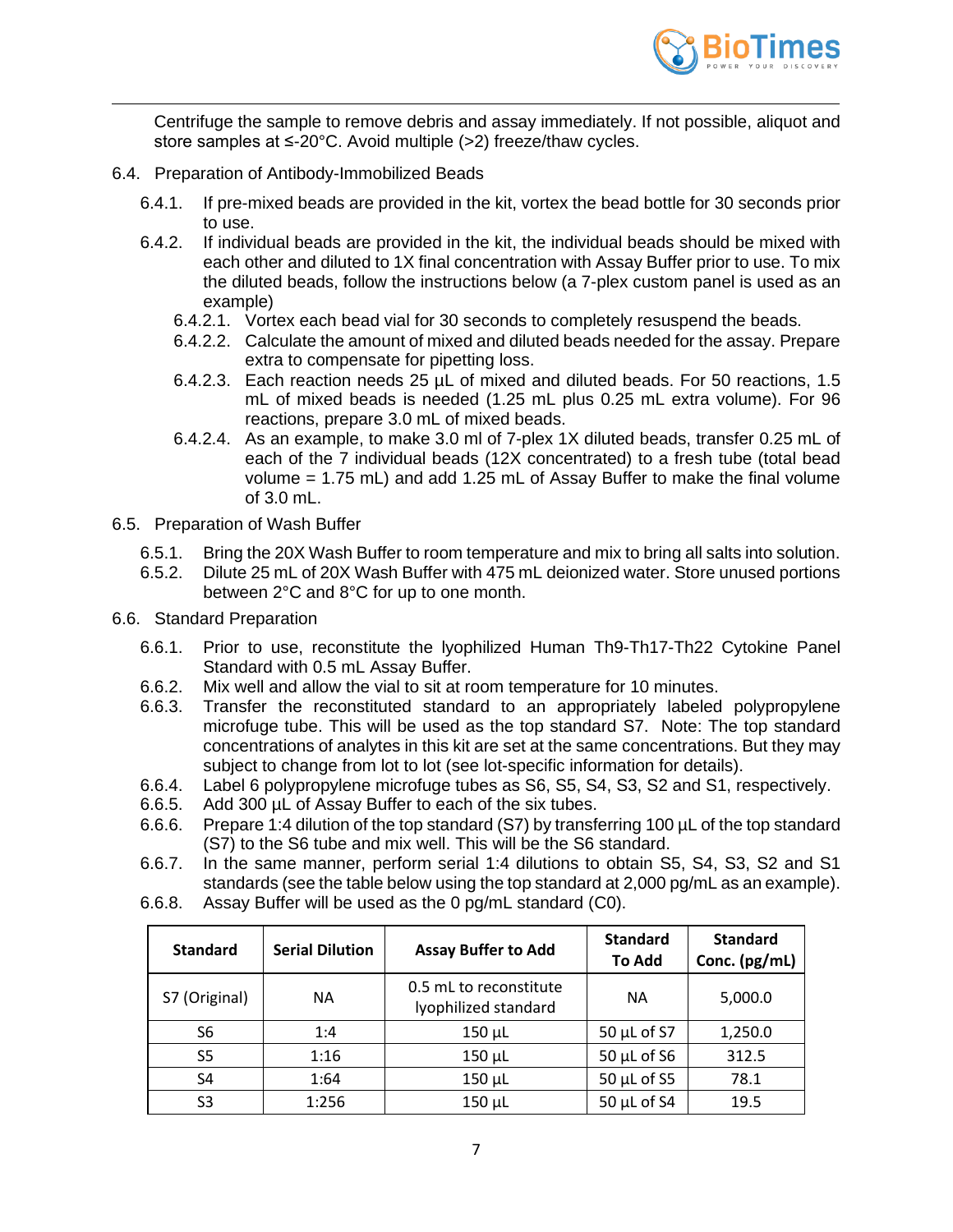

|    | 1:1,024 | 150 µL      | 50 $\mu$ L of S3 | 4.9 |
|----|---------|-------------|------------------|-----|
|    | 1:4,096 | $150 \mu L$ | 50 $\mu$ L of S2 |     |
| эı | NΑ      | 150 µL      | ΝA               |     |

A user may choose to make different serial dilutions (e.g., 5,000, 2,500, 1250, 625, 312.5, 156,3, 78.1, 39.1, 19.5, 9.8, 4.9, 2.4 and 0 pg/mL) or using a different starting top concentration. In this case, reconstitution volume and dilution factors need to be adjusted accordingly.

## 6.7. Preparation of Control Samples (Optional)

Human Th9/Th17/Th22 Cytokine Panel Control Sample 1 and Control Sample 2 should be reconstituted to 0.5 mL each with Assay Buffer. The reconstituted Control Samples can be tested as regular samples. Lot-specific ranges of targets in each Control Sample are typically provided in the datasheet of Control Samples when ordered.

#### 6.8. Sample Dilution

- 6.8.1. Serum or plasma samples must be diluted 5-fold with Assay Buffer before testing (e.g., dilute 20 µL of sample with 80 µL of Assay Buffer).
- 6.8.2. For cell culture supernatant samples, the levels of cytokines can vary greatly from sample to sample. A preliminary experiment may be needed to determine the appropriate dilution factor. If sample dilution is desired, dilution should be done with corresponding fresh cell culture medium or Assay Buffer to ensure accurate measurement.

#### **7. ASSAY PROCEDURE**

<span id="page-7-0"></span>The BT-plex™ assay can be performed in a low-binding V-bottom plate, U-bottom plate, flat bottom plate, a filter plate, or in small test tubes (e.g., microfuge tubes, mini-FACS tubes). Lowbinding plates are typically made of polypropylene materials. Plates made of polystyrene materials such as cell culture plates, or ELISA plates should not be used for bead assays.

A low-binding V-Bottom 96-well plate is provided with each kit. The following assay protocols are described based on V-Bottom plate. For using individual small test tubes to run the assays, the protocols can be easily modified. Instead of using a magnetic plate separator, use centrifugation to separate the beads. For use with a filter plate (not provided) or for further modification of protocols, please contact our technical support team [\(support@biotimesinc.com\)](mailto:support@biotimesinc.com) to discuss recommendations.

## **Performing the Assay Using a V-, U-bottom Plate**

- Allow all reagents to warm to room temperature (20-25°C) prior to use.
- Keep the plate upright during the entire procedures (except for quick decanting step) to avoid bead loss.
- The plate should be placed in the dark or wrapped with aluminum foil for all incubation steps.
- Ideally, standards and samples should be run in duplicate and arranged on the plate and read on a flow cytometer in a consistent sequential order so that FCS file names and sample IDs can be easily identified during data analysis.
- If an autosampler is used for plate reading, the reading orientation and sequential order should be carefully programed so that it matches the desired plate map.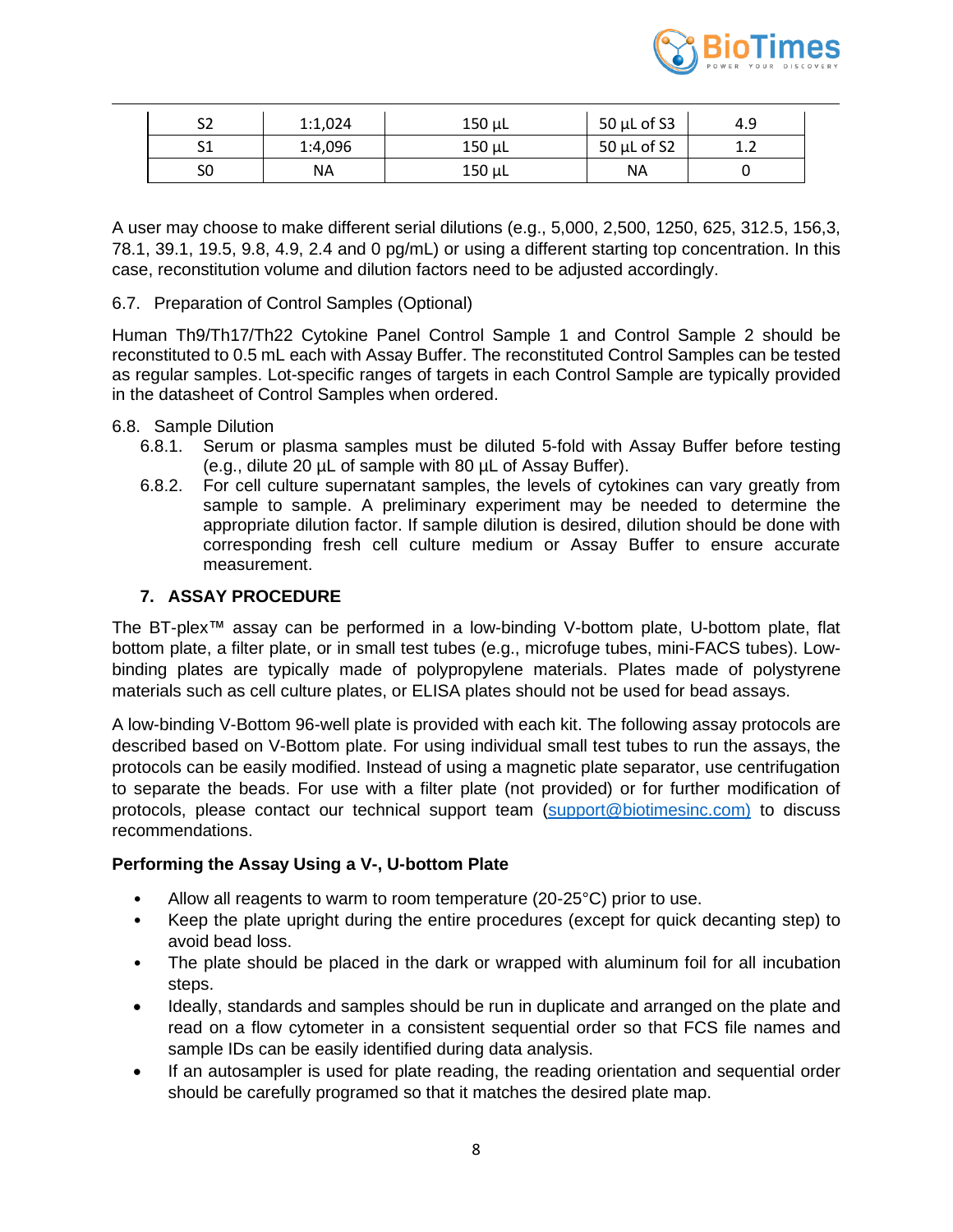

- 7.1. Add **25 µL of diluted standards** to corresponding standard wells of the V-Bottom Plate.
- 7.2. Add **25 µL of samples** (properly diluted) to sample wells.
- 7.3. Vortex mixed beads for 30 seconds. Add **25 µL of the mixed beads** to each well. The total volume for each well should be 50 µL after addition of beads. (Note: During beads addition, shake mixed beads bottle intermittently).
- 7.4. Seal the plate with a sheet of adhesive plate sealer. Cover the entire plate with aluminum foil to protect the plate from light.
- 7.5. Shake the plate at approximately 500-800 rpm on an orbital plate shaker for **2 hours at room temperature.** Depending on type of shaker, the speed should be high enough to keep beads in suspension during incubation steps, but not too high to cause spill-over of liquids from wells.
- 7.6. Place the plate on a magnetic 96-well plate separator, **wait for 2 min**. Carefully remove liquid from the wells by decanting while holding the V-bottom plate on top of the magnetic 96-well separator tightly together, then blotting the plate on paper towels. Remove liquids as much as possible.
- *Note: If a magnetic 96-well plate separator is not available, centrifuge the plate at 250 x g for 5 minutes with a swinging bucket rotor. Immediately after centrifugation, decant the liquid into a container by quickly inverting and flicking the plate in one continuous and forceful motion. Blot the plate on a stack of clean paper towel and drain the remaining liquid from the well as much as possible.*
- 7.7. Add **25 µL Detection Antibody** mix to each well.
- 7.8. Seal the plate with a plate sealer. Cover the entire plate with aluminum foil to protect the plate from light. Shake the plate on the plate shaker for **1 hour at room temperature.**
- 7.9. **Do not wash the plate!** Add **25 µL of SA-PE** to each well directly. Seal the plate with the plate sealer. Wrap the entire plate with aluminum foil and shake the plate on a plate shaker for additional **30 minutes** at room temperature.
- 7.10. Repeat step 7.6.
- 7.11. Add 150 µL of 1X Wash Buffer to each well.
- 7.12. Repeat Step 7.6.
- 7.13. Add 150 µL of 1X Wash Buffer to each well.
- 7.14. Read samples on a flow cytometer. If the flow cytometer is equipped with an autosampler, the samples can be read directly from the plate. Please be sure to program the autosampler to resuspend beads in the well immediately before taking each sample. If an autosampler is not available, the samples can be transferred from the plate to micro FACS (or FACS) tubes and read manually on the flow cytometer.

## **8. INSTRUMENT SETUP**

- <span id="page-8-0"></span>8.1. Start up the instrument following the instrument manufacturer's recommendations.
- 8.2. Create a template for data acquisition using instrument's data acquisition software. A template is a document or worksheet with density plots (e.g., FSC vs. SSC; PE vs. APC plots) that allows the user to perform machine setup and data acquisition.
- 8.3. Set up the PMT voltages of each channel, if necessary, to be used for data acquisition using the S0 and S7 wells of standards. Some digital flow cytometers have fixed PMT settings (e.g., Accuri C6™ and Novocyte™) and no PMT adjustment is needed.

## **9. DATA ACQUISITION AND ANALYSIS**

<span id="page-8-1"></span>9.1. Before sample reading, make sure that the flow cytometer is set up properly.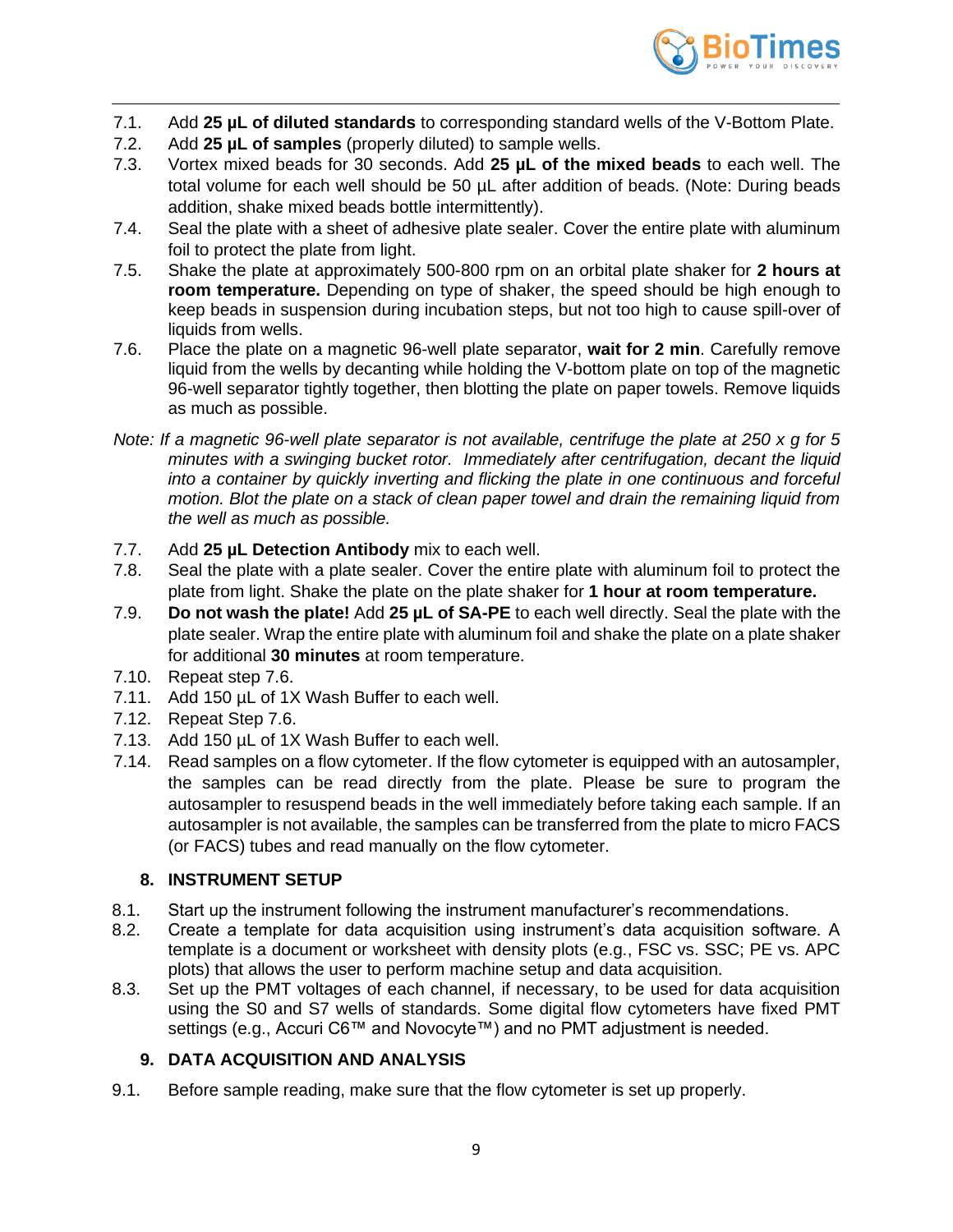

- 9.2. Create a new template or open an existing template (for details on how to create a cytometer-specific template, please refer to the Flow Cytometer Setup Guide).
- 9.3. Vortex each sample for 5 seconds before analysis for manual reading. Set plate agitation prior to each reading.
- 9.4. Set the flow rate to low. Set the number of gated beads to be acquired to about 150-200 per analyte (e.g., acquire 2,400 beads for a 12-plex assay). Instead of acquiring data using total events, create a large gate to include both Beads A and Beads B (gate A+B) and set to acquire the number of events in gate  $A + B$ . This will exclude majority of the debris from samples.
- 9.5. Read samples.
- 9.6. If using an auto-sampler, read column by column (A1, B1, C1...A2, B2, C2…, A3...).
- 9.7. When naming data files, try to use simple names with a consecutive numbering for easy data traceability and analysis.
- 9.8. Store all FCS files in the same folder for each assay. If running multiple assays, create a separate folder for each assay.
- 9.9. Proceed to data analysis using appropriate Data Analysis Software when data acquisition is completed.
- 9.10. The FCS file generated on a flow cytometer should be analyzed using a compatible data analysis software package for FCS files. Contact [support@biotimesinc.com](mailto:support@biotimesinc.com) for proper Data Analysis Software.
- 9.11. FCS files may need to be exported for some flow cytometers. The data can be exported as FCS 3.0, FCS 3.1 format.
- 9.12. BioTimes, Inc. offers free of charge data analysis for our customers. Customers can zip FCS files and send the data package to support@biotimesinc.com, or put the files in a secure shared location such as Dropbox, along with detailed instructions on standard concentrations, plate map, and sample replicate information. Upon timely communication with us, we will analyze the data and send the results back.

## <span id="page-9-0"></span>**10. ASSAY CHARACTERIZATION**

10.1. Representative Standard Curve

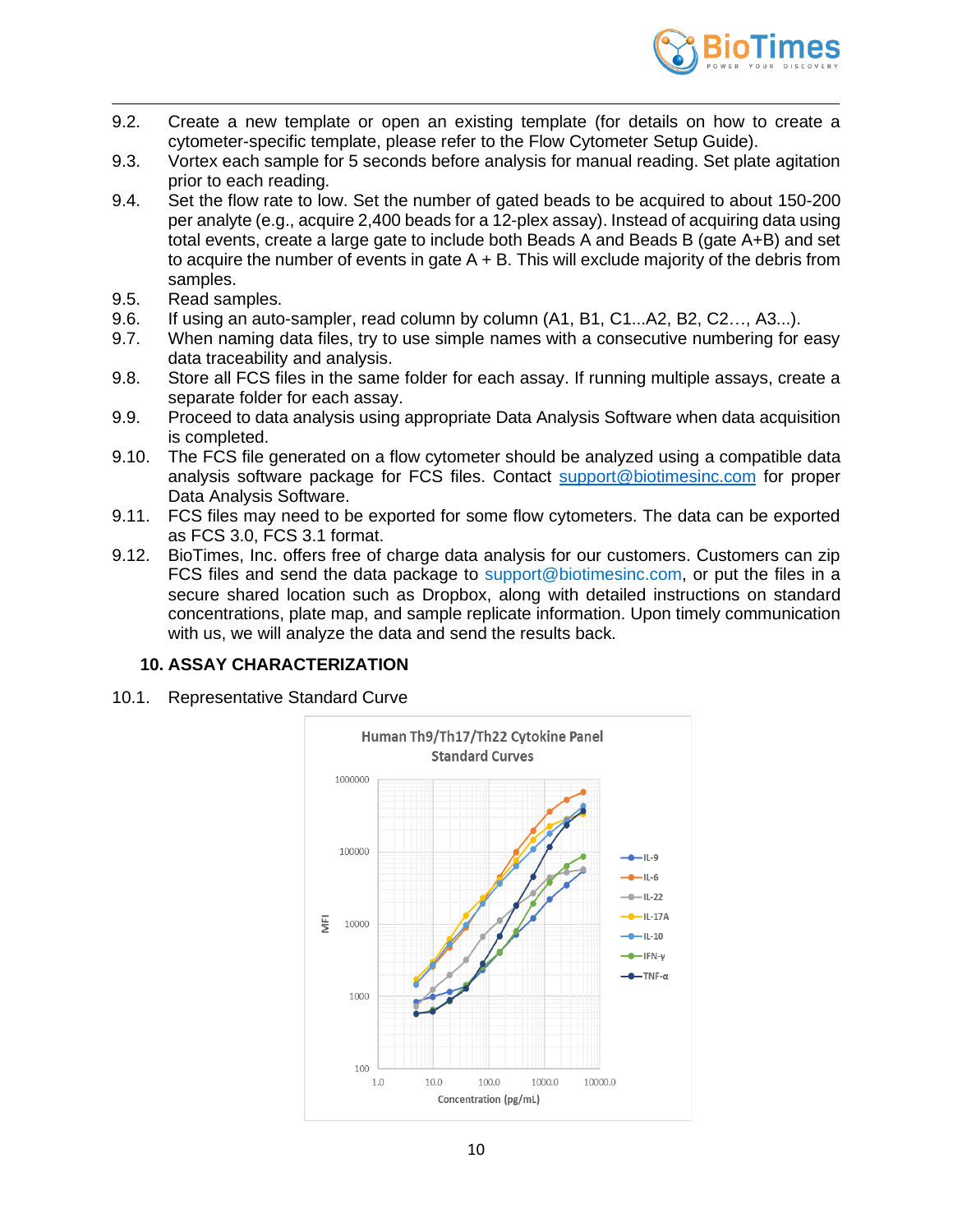

The standard curves were generated using the BT-plex™ Human Th9/Th17/Th22 Cytokine Panel for demonstration purpose only. Standard curves must be run with each quantitative assay.

#### 10.2. Assay Sensitivity

The assay sensitivity (minimum detectable concentration, MinDC) is the theoretical limit of detection calculated using a Data Analysis Software by applying a 5-parameter curve fitting algorithm with weighting. The typical assay sensitivity data below is for reference use only.

| <b>Target</b> | <b>MinDC</b> |
|---------------|--------------|
| IL-9          | 0.33         |
| IL-6          | 0.97         |
| IL-22         | 0.25         |
| IL-17A        | 1.23         |
| IL-10         | 0.38         |
| <b>IFNy</b>   | 1.04         |
| TNF- $\alpha$ | 0.73         |

#### 10.3. Cross-Reactivity

Twenty-two recombinant human cytokines and over 100 native human serum proteins were tested at ≥ 50 ng/mL using the BT-plex Human Th9/Th17/Th22 Cytokine Panel. There is no detectable cross-reacting signal among targets within the panel or with non-targeted proteins.

#### 10.4. Accuracy (Spike Recovery)

Target proteins with known concentrations were spiked into 5 properly diluted serum samples at four different concentrations within the assay range. The spiked samples were then tested. The measured concentrations were compared with the spiked quantity. The overall recovery % of spiked proteins are within acceptable ranges for multiplex assays.

| <b>Target</b> | Recovery% |
|---------------|-----------|
| IL-9          | 69        |
| IL-6          | 70        |
| IL-22         | 57        |
| IL-17A        | 99        |
| $IL-10$       | 93        |
| $IFN-\gamma$  | 67        |
| TNF- $\alpha$ | 89        |

#### 10.5. Intra-Assay Precision

Two independent samples were measured 8 times on the same plate. The overall intra-assay CV% is acceptable.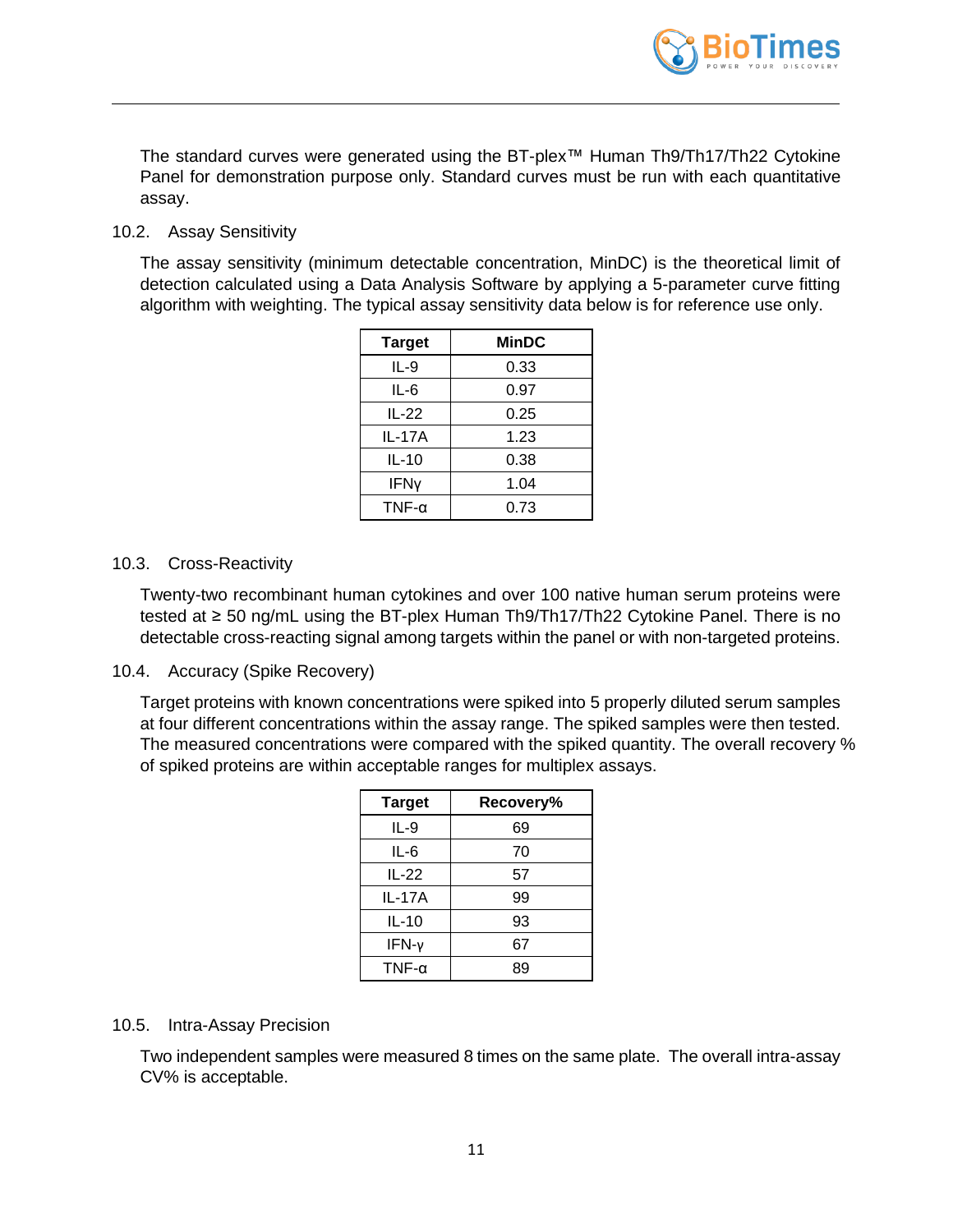

| <b>Target</b> | Intra-Assay CV% |
|---------------|-----------------|
| IL-9          | 5.9             |
| IL-6          | 6.1             |
| IL-22         | 7.7             |
| IL-17A        | 3.5             |
| $IL-10$       | 6.2             |
| $IFN-\gamma$  | 7.2             |
| TNF- $\alpha$ | 5.9             |

# 10.6. Inter-Assay Precision

Overall inter-assay CV is within 15% for all targets.

10.7. Biological Samples

Cytokine Concentrations in serum samples from 10 presumptive healthy donors and 10 presumptively recovered CoVID-19 patients were determined and concentrations reported.

| <b>Sample Type</b>                       | <b>Serum</b><br><b>Sample</b> | $IL-6$ | $IL-9$ | $IL-10$ | <b>IL-17A</b> | $IL-22$ | IFN-γ  | $TNF-\alpha$ |
|------------------------------------------|-------------------------------|--------|--------|---------|---------------|---------|--------|--------------|
|                                          |                               | pg/ml  | pg/mL  | pg/ml   | pg/ml         | pg/mL   | pg/ml  | pg/ml        |
| "Healthy"<br><b>Subjects</b>             | $\mathbf{1}$                  | < 0.85 | < 1.51 | 0.71    | < 1.00        | < 1.12  | 0.37   | 88.79        |
|                                          | $\overline{2}$                | < 0.85 | < 1.51 | 0.90    | 2.01          | < 1.12  | 0.24   | <4.22        |
|                                          | 3                             | < 0.85 | < 1.51 | 0.68    | < 1.00        | < 1.12  | 0.18   | <4.22        |
|                                          | 4                             | < 0.85 | < 1.51 | 0.50    | < 1.00        | < 1.12  | < 0.18 | <4.22        |
|                                          | 5                             | < 0.85 | < 1.51 | 0.79    | 3.26          | < 1.12  | 0.28   | < 4.22       |
|                                          | 6                             | < 0.85 | < 1.51 | 0.55    | < 1.00        | < 1.12  | < 0.18 | < 4.22       |
|                                          | $\overline{7}$                | < 0.85 | < 1.51 | 0.53    | < 1.00        | < 1.12  | < 0.18 | 4.22         |
|                                          | 8                             | < 0.85 | < 1.51 | 0.43    | 1.00          | < 1.12  | < 0.18 | 56.3         |
|                                          | 9                             | < 0.85 | < 1.51 | 0.69    | 1.17          | < 1.12  | 0.22   | < 4.22       |
|                                          | 10                            | < 0.85 | < 1.51 | 0.77    | < 1.00        | 2.95    | 0.67   | 44.06        |
| Recovered<br>Covid-19<br><b>Subjects</b> | 11                            | < 0.85 | < 1.51 | 0.74    | 1.09          | < 1.12  | 0.38   | 238.77       |
|                                          | 12                            | 15.66  | < 1.51 | 19.43   | 265.20        | 8.51    | 14.44  | 216.48       |
|                                          | 13                            | 6.83   | < 1.51 | 7.43    | 134.49        | 6.43    | 6.59   | 148.14       |
|                                          | 14                            | 19.69  | < 1.51 | 25.91   | 351.27        | 14.54   | 19.81  | 252.6        |
|                                          | 15                            | 12.72  | < 1.51 | 15.04   | 224.93        | 5.33    | 12.36  | 197.87       |
|                                          | 16                            | 14.88  | < 1.51 | 21.89   | 295.85        | 23.65   | 16.69  | 229.4        |
|                                          | 17                            | 2.64   | < 1.51 | 1.40    | 15.80         | < 1.12  | 0.86   | 145.47       |
|                                          | 18                            | 15.77  | < 1.51 | 20.29   | 270.58        | 19.58   | 14.88  | 219.39       |
|                                          | 19                            | 1.07   | < 1.51 | 1.09    | 5.81          | < 1.12  | 0.53   | 22.48        |
|                                          | 20                            | 4.17   | < 1.51 | 0.89    | 4.55          | < 1.12  | 0.54   | 14.64        |

In addition, the Human Th9/Th17/Th22 Cytokine Panel was biologically validated using human PBMC cells cultured with various known conditions for stimulating immune responses (LPS,